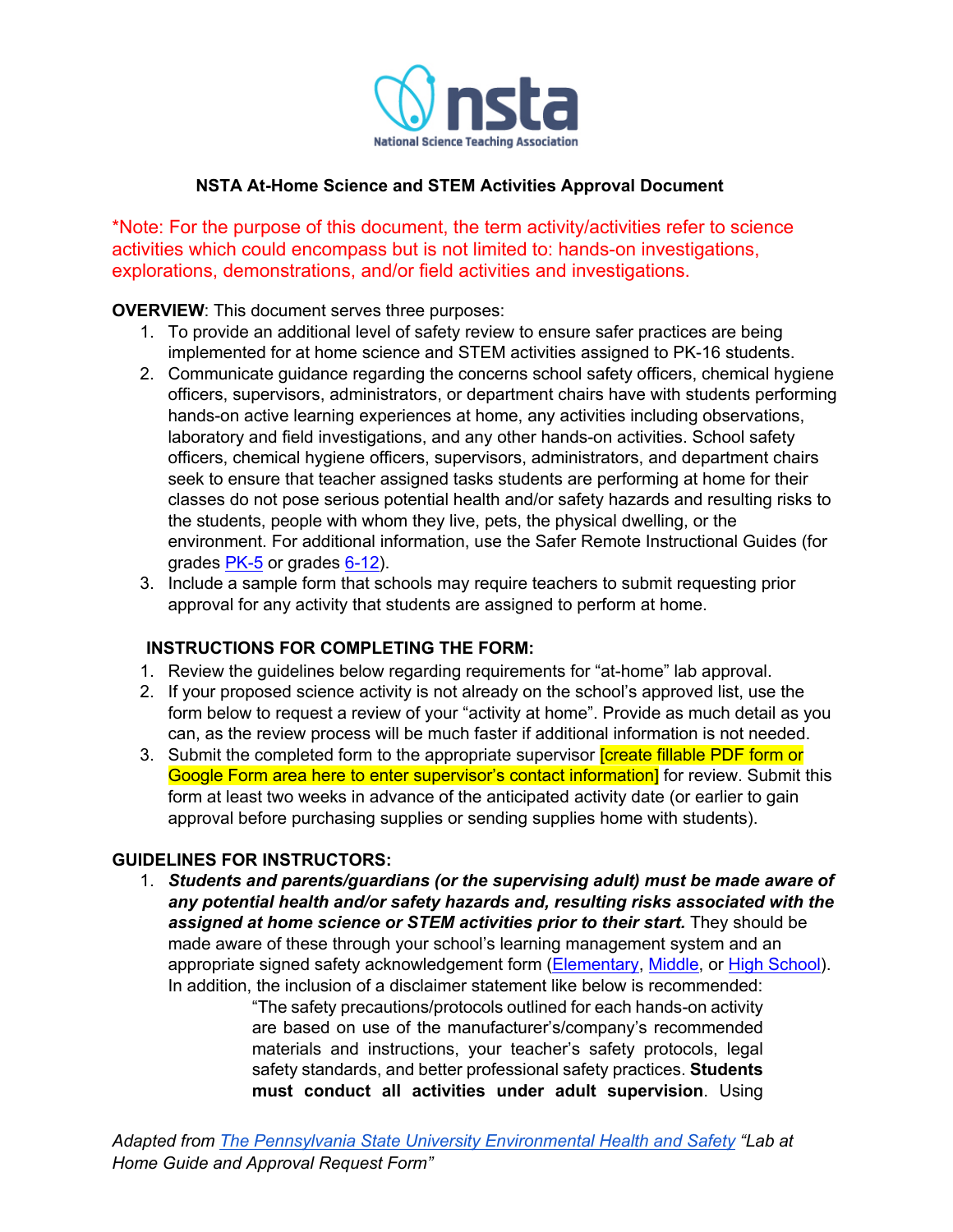

alternative materials or procedures for these activities at home may jeopardize the level of safety. Further information regarding appropriate safety procedures when conducting science and STEM related activities is provided by the NSTA. Do not hesitate to contact your teacher if in doubt of any safety protocols."

- 2. Teachers have a duty or standard of care to put both parents/guardians and students on notice about all potential health and/or safety hazards and resulting risks allergens associated with at home activities. Opportunities for students to ask questions prior to performing the activity should be required. Any activity techniques that may be required should be demonstrated prior to performing the activity. It is recommended that the teacher upload a short video clip to their learning management system that describes and demonstrates the activity's techniques for students, parents, and guardians.
- 3. Work that students will perform at home must not require special ventilation. Activities that would normally be performed under a fume hood or with a respirator will not be approved.
- 4. Activities performed at home should not require Personal Protective Equipment (PPE) beyond indirectly vented chemical splash goggles, nitrile gloves, or a non-latex apron/jacket. Instructors should provide *ALL* appropriate sanitized PPE required for students to conduct the assigned activities (e.g., ANSI/ISEA Z87.1 D3 indirectly vented chemical splash safety goggles). All kit items, especially PPE, should be sanitized by the instructor or school district before distributing and also upon receipt from students. Teachers should share a statement with students that communicates the need to follow all safety precautions prior to any activity (e.g., wearing closed-toe shoes, tying back long hair, avoiding baggy clothing and short skirts or shorts).
- 5. Activities that generate hazardous waste will not be approved. Chemical waste may not be poured down the drain! In the at home lab materials, instructors should provide all proper or pertinent waste and disposal procedures that are in compliance with local and state regulations put forth by the SDS in Section 13. Proper disposal considerations should be provided during instruction or made available for students.
- 6. Infectious materials may not be used at home. This includes human materials.
- 7. Consider allergens. Activities involving food should include alternatives for students with food allergies. If materials with latex such as balloons are to be included, make sure these items are not included in kits provided to students with latex allergies. Modifying kits for allergens of household members must be considered before sending kits home.
- 8. Remember that your students will not be working in a controlled laboratory/field environment. Their dwellings may include small children, pets, or family members with respiratory sensitivities and allergies.
- 9. Paints and other supplies used should be marked with the ASTM Non-Toxic label. All liquids included in the kit should be clearly labeled and in sealed containers. No hazardous chemicals should be sent home!
- 10. SDS sheets accompanying any activity materials should be included with the items sent home and provided in advance for parents/guardians or the supervising adult.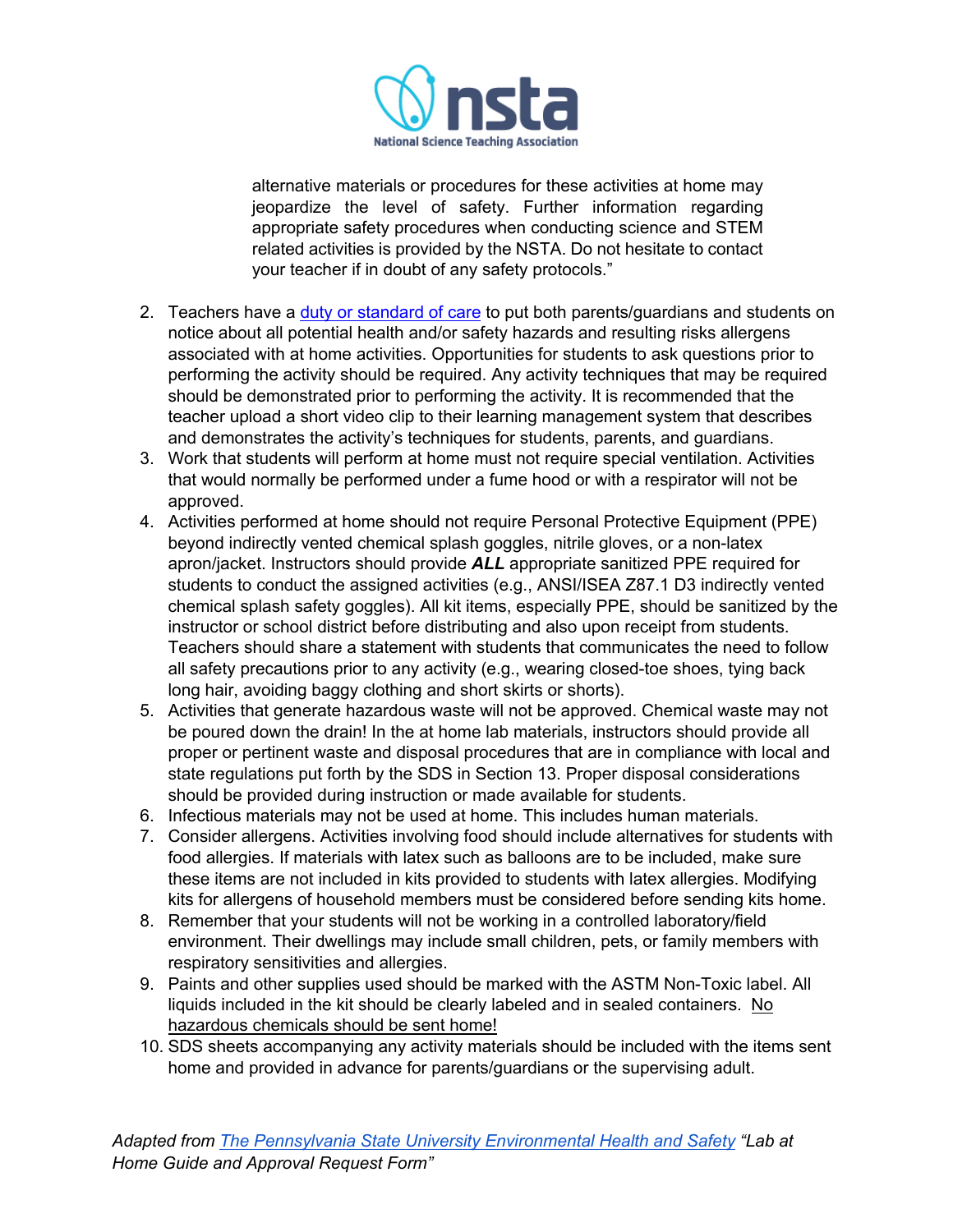

11. Directions for proper storage of liquids or other materials (as specified on the SDS) sent home must also be provided by the instructor to the parents/guardians or the supervising adult (ex. Store in a closed cabinet out of reach of pets or small children, etc.).

# [Make the form below a fillable PDF form or Google Form]

## **APPROVAL REQUEST FORM (to be completed by instructor):**

#### **Contact information**

| Instructor<br>Name |  |
|--------------------|--|
| School<br>Building |  |
| Department         |  |
| Email              |  |
| Phone              |  |

#### **Activity Details**

| <b>Course and Grade Level</b> |  |
|-------------------------------|--|
| for Proposed Activity         |  |
|                               |  |
| <b>Description: Provide a</b> |  |
| brief yet detailed            |  |
| description of the activity   |  |
| students will be              |  |
| performing.                   |  |
|                               |  |
|                               |  |
| <b>Provided Materials:</b>    |  |
| Provide a list of all         |  |
| materials and equipment       |  |
| that will be provided to      |  |
| students. If the items are    |  |
| a commercially available      |  |
| kit, provide links to the     |  |
| specific kit and explain      |  |
| how students will obtain it.  |  |
|                               |  |
|                               |  |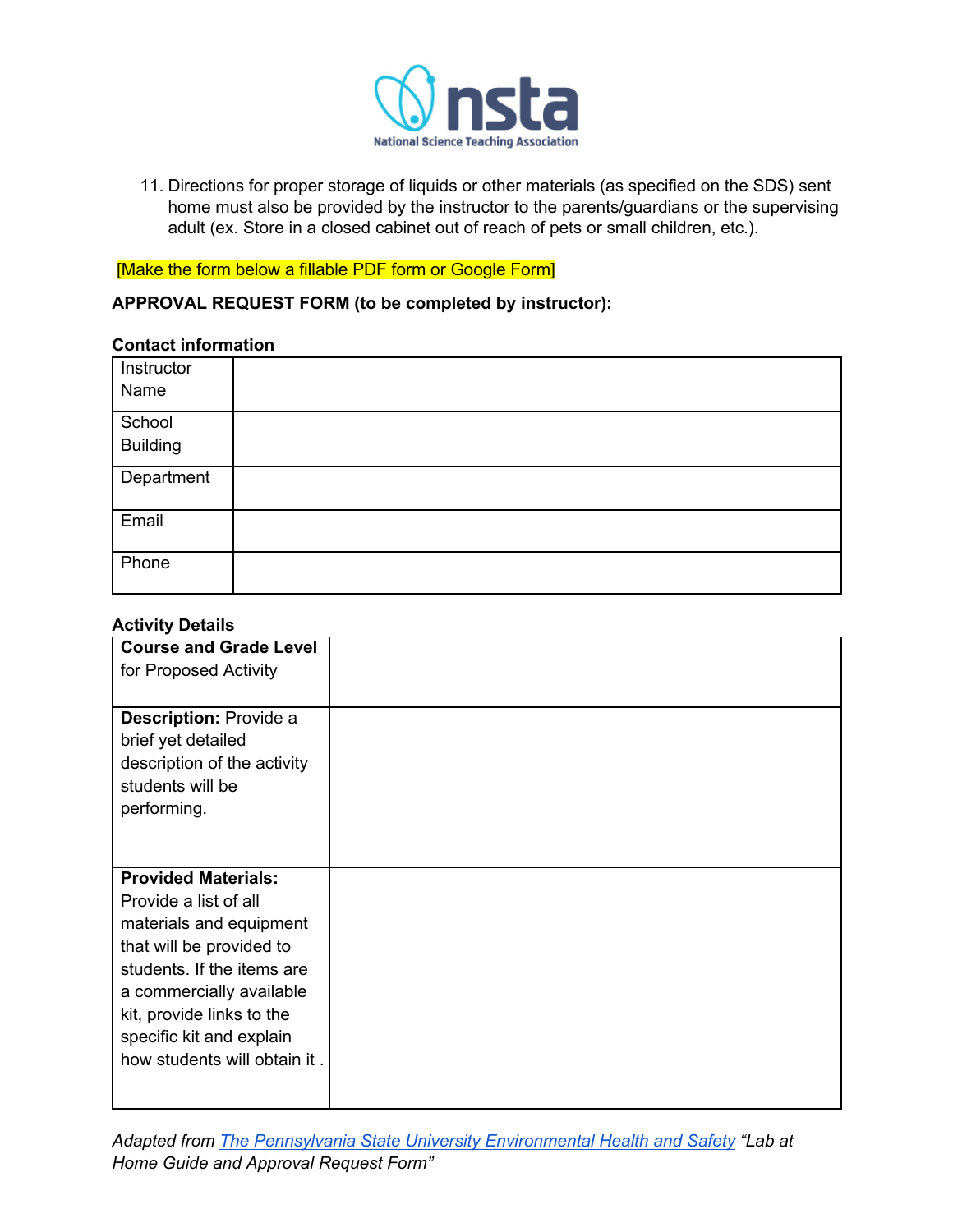

| <b>SDS and Storage: Attach</b><br>a Safety Data Sheet (SDS)<br>for every hazardous<br>material being used. What<br>instructions will you<br>provide for the storage of<br>these materials?                                                                                                                                                                                                                        |  |
|-------------------------------------------------------------------------------------------------------------------------------------------------------------------------------------------------------------------------------------------------------------------------------------------------------------------------------------------------------------------------------------------------------------------|--|
| <b>Student Provided</b><br>Materials: List any<br>materials the students are<br>expected to provide for<br>themselves.                                                                                                                                                                                                                                                                                            |  |
| <b>Safety Instruction:</b><br>Describe how you will<br>address safety with<br>students before, during,<br>and after the activity if the<br>lesson is conducted<br>synchronously.<br>*If the activity will be<br>student self-paced -<br>Explain how safety criteria<br>will be embedded in the<br>instructional materials.<br>How will you ensure adult<br>supervision is present to<br>monitor students' safety? |  |
| Links:<br>Please provide links to any<br>videos or resources that<br>will be provided to<br>students (or attach these<br>items after the form).                                                                                                                                                                                                                                                                   |  |